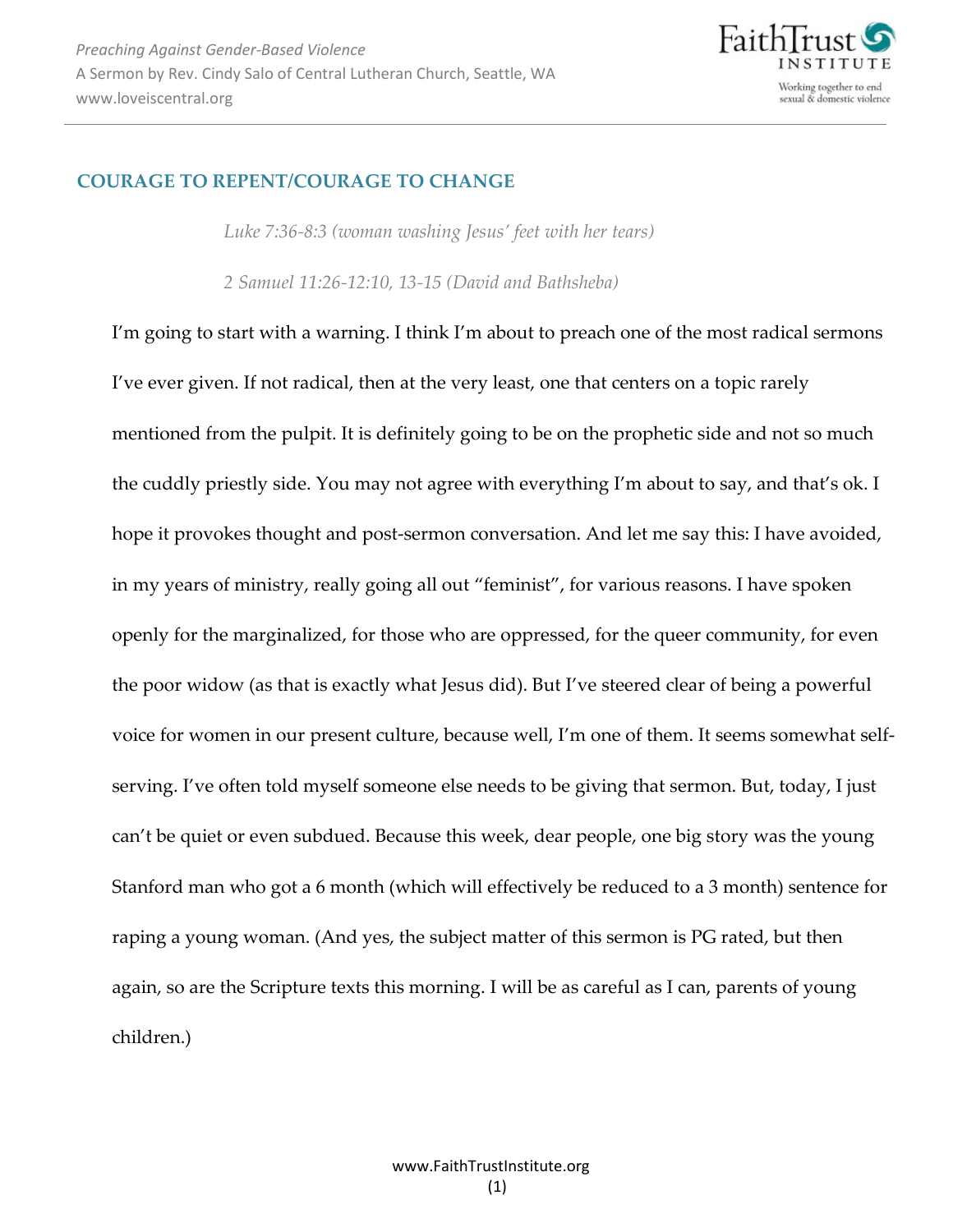

The Scripture texts. David and Bathsheba. One of the most well-known stories of the Old Testament. Let me summarize in as much of a nutshell as I can muster: King David sees Bathsheba, wife of Uriah, bathing on a rooftop. Uriah is a loyal soldier in King David's army. But King David summons Bathsheba to him and, let me say this clearly, because he was a king and she was basically another man's property who had no power to say no, RAPES her. Bathsheba becomes pregnant, but woops, her husband Uriah has been off to war, with a pregnancy a little tough to explain. So David covers his "misdeed" by summoning his soldier Uriah home for a leave. That backfires as well, since upright Uriah insists on staying away from his wife while his comrades risk combat. So King David does something even more heinous. He orders a military strategy that will result in Uriah's death. OK. Plain talk. Powerful King David progresses from rape to murder.

Our Hebrew Scripture reading today follows up with Nathan confronting King David with a parable about how a rich man stole a poor man's lamb and David's subsequent recognition of himself in the parable. One message: God forgives even the most heinous of deeds. And more importantly for what I want to say today: Sometimes we are nudged into repentance. Repentance, which then hopefully involves a new way of seeing.

The gospel lesson in Luke gives us another story of forgiveness. This time a woman is also involved. A "woman of the city", we are told, who was a sinner, comes uninvited to Simon the Pharisee's house, as he is hosting a dinner with Jesus. She shocks the whole kit and caboodle of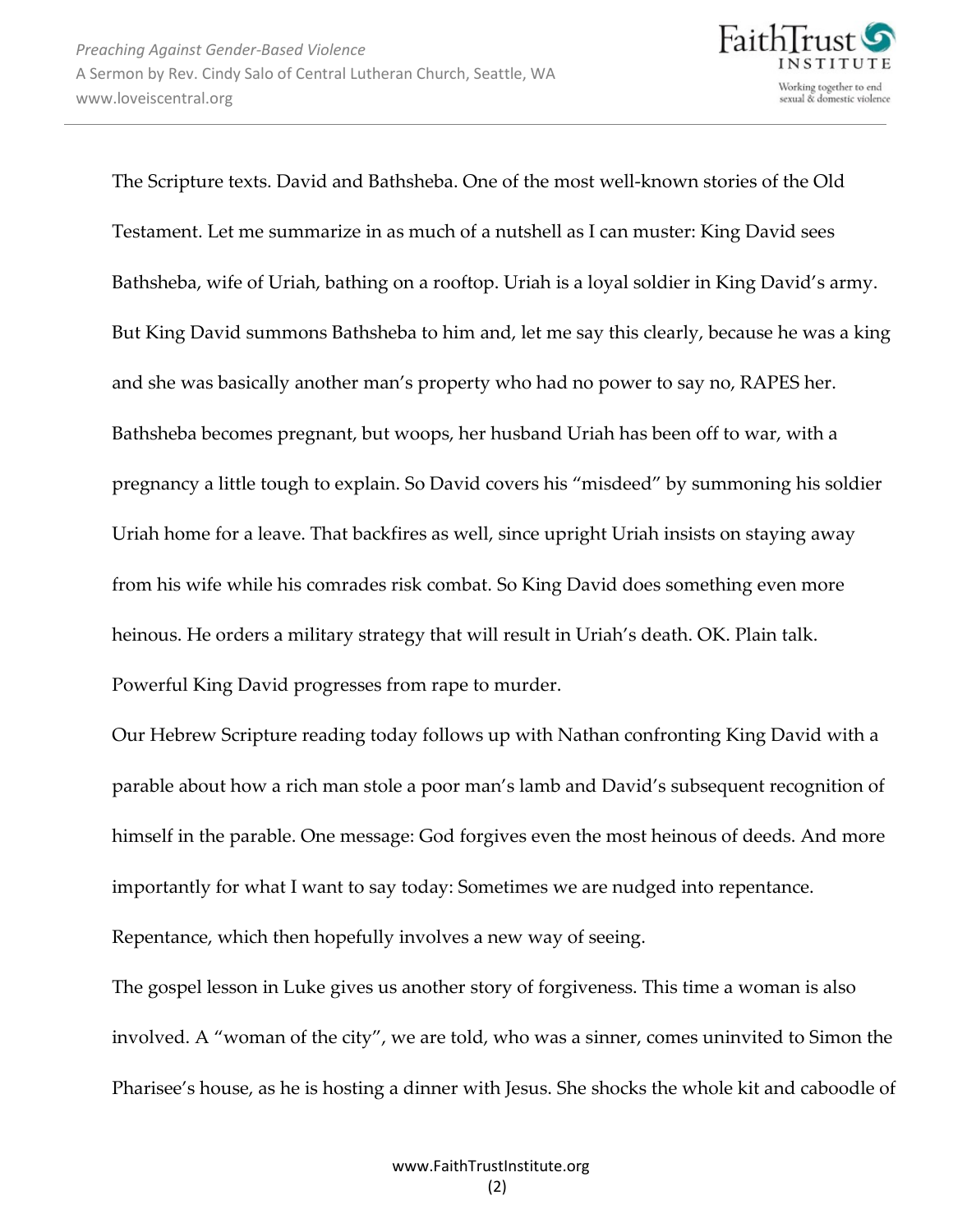

important men at that dinner by washing Jesus' feet with her tears of overwhelming love upon being forgiven, and wipes Jesus' feet with her hair. And then, these are the judgmental-as-allget-out words from Simon: "If this man (Jesus) were a prophet, he would have known who and what sort of woman this is who is touching him, for she is a sinner." Jesus proceeds to cut Simon down a well-deserved notch by pointing out that the woman superseded Simon's hospitality by miles and says this: "Therefore I tell you, her sins which are many, are forgiven, for she loved much; but whoever is forgiven little, loves little."

And how does all of this have to do with the story of the Stanford rapist?

Well, there are some threads here that I'd like to point out. And I really long to do this in a dialogue form rather than somehow pretend to tell you like it is, but here are my thoughts: Power and privilege still seem to take a front seat when it comes to consequences for assaults against women. How much have we progressed as a society when kings in ancient times and Olympic hopeful swimmer frat boys in our times still don't face logical consequences? And how about this? Where are the women in these stories? How often do they and their needs get mentioned? OK. Granted, it's the Bible, written by patriarchs in a patriarchal society. But that's when we remember Jesus' words to Simon the Pharisee regarding the woman, crying at Jesus' feet. He says, "Simon, do you see this woman?" Again, just as I talked about with the widow of Nain last week, Jesus SEES the woman. And yes, as a once victim of assault, I just want to cry my own tears of overwhelming joy when I hear that Jesus SEES.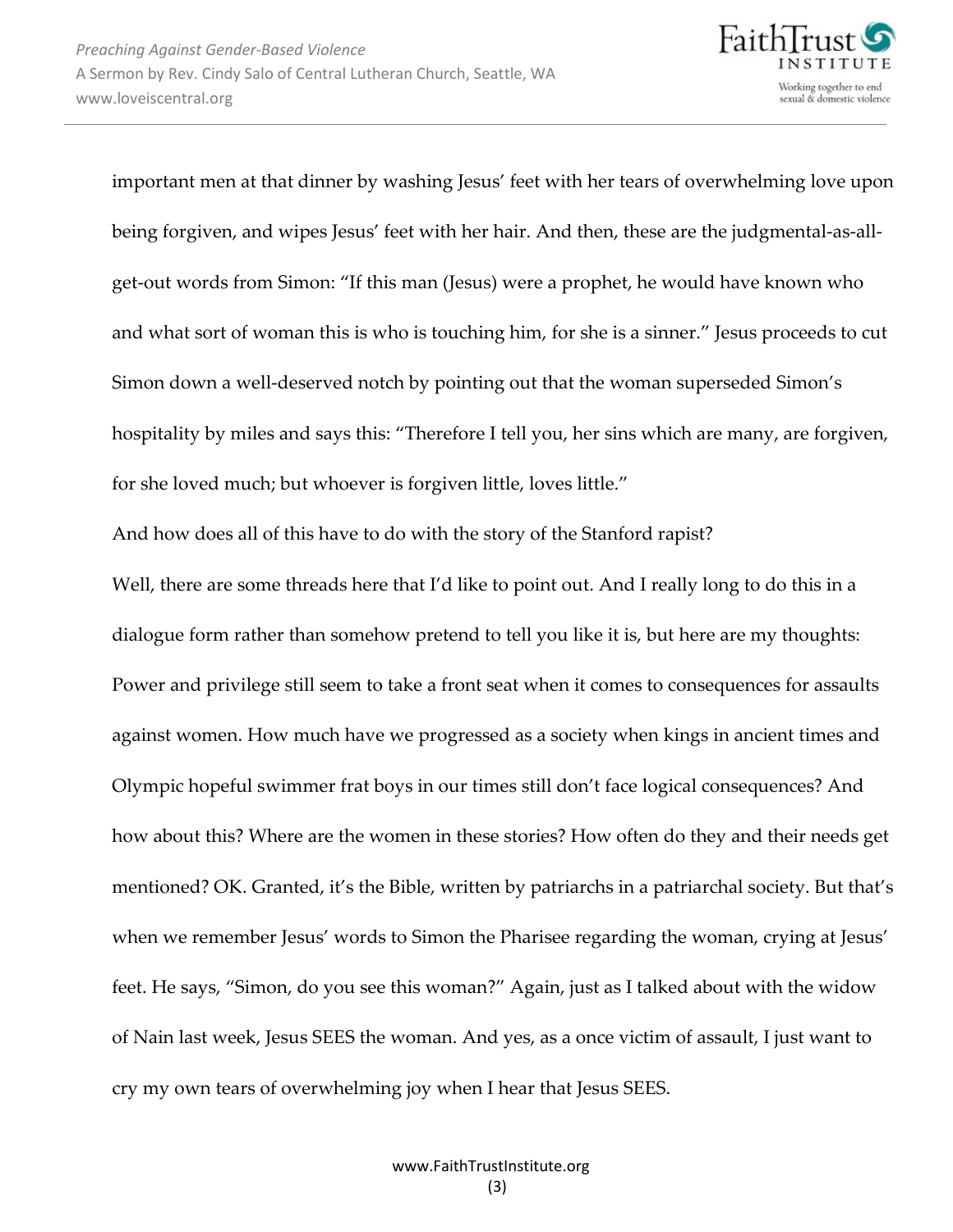

So, no people, it ISN'T AND SHOULDN'T be all about King David. It should be about Bathsheba, too. About her pain upon being violated, her pain about her husband being killed, her pain about her baby dying. Let us SEE Bathsheba.

It shouldn't be all about Simon and the Pharisees and how upright they are. It SHOULD be about the woman (who was called a "sinner", we don't know the sin, but of course, we assume it's a sexual sin since she's a woman of the Bible). It SHOULD be about the system that put her in such a position. And, by the way, thank you, Jesus for seeing her and yes, making it about her for just a short time.

It ISN'T AND SHOULDN'T be about a young man who drank too much (which ironically, was HIS excuse, and yet HER blame) and violated a young woman who was UNCONSCIOUS. It shouldn't be about the losses he faces, but we should be talking about the losses SHE faces. Listen. I have no need to vilify here. Our Scripture stories are about forgiveness, after all, and no one is beyond God's forgiveness. I just need, in 2016, for her, the victim, to be SEEN. And what would Jesus do? What is the message to us today? I read a wonderful article by a woman named Emmy Kegler, a young pastor serving in the Minneapolis area, pointing out that forgiveness of sin is indeed important between the transgressor and God, but it leaves out the part about the sin against neighbor: "If the concern with sin is that it endangers our eternal salvation, we forget what our sin does to those we sin against. If the only prayer is "Forgive us," we are no longer accountable to those we harm. We, suddenly, get to serve no sentence